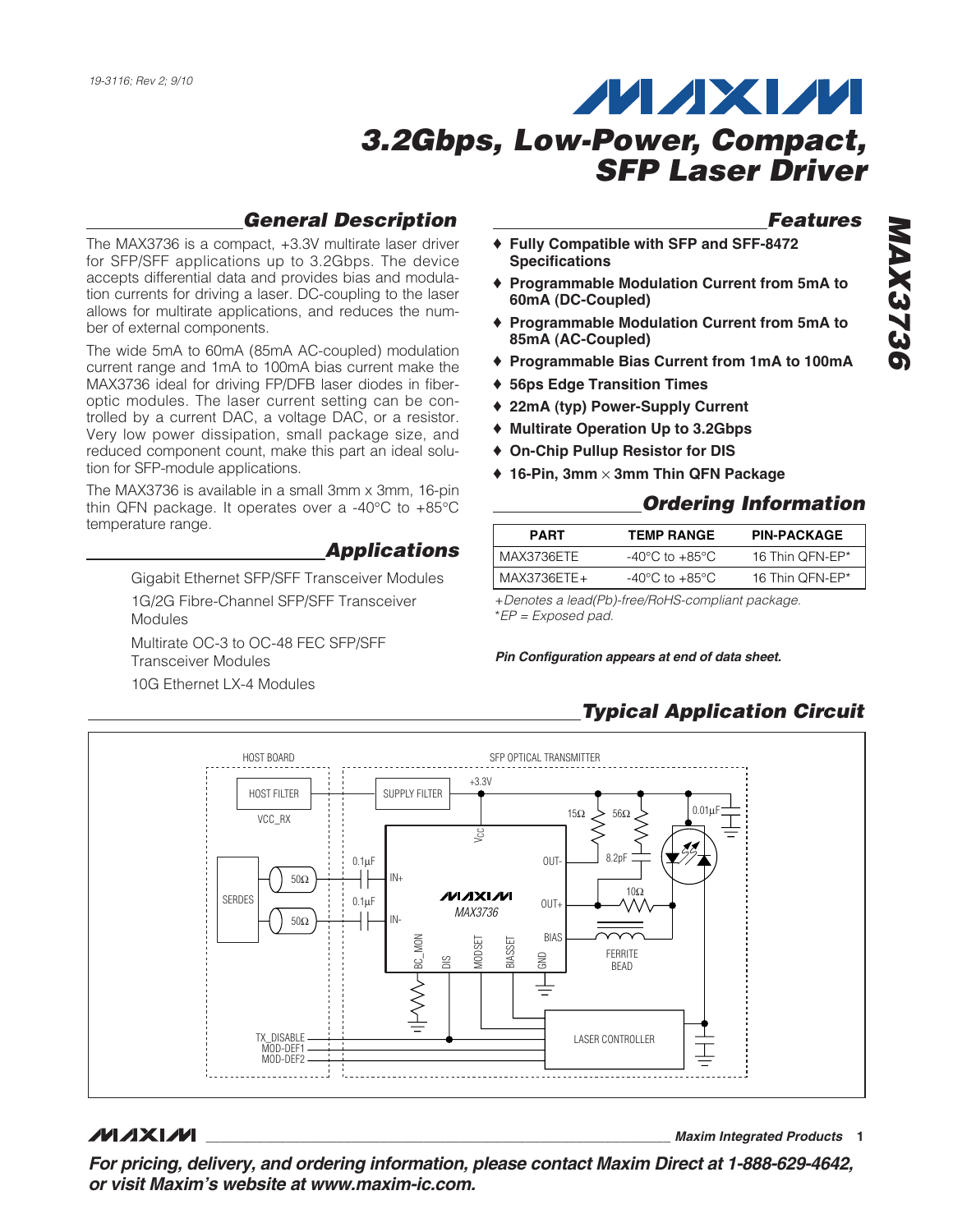# **MAX3736 MAX3736**

### **ABSOLUTE MAXIMUM RATINGS**

| Voltage at IN+, IN-, DIS-0.5V to (V <sub>CC</sub> + 0.5V) |  |
|-----------------------------------------------------------|--|
| Voltage at BC_MON, MODSET, BIASSET-0.5V to +3.0V          |  |
| Voltage at OUT+, OUT-+0.5V to (V <sub>CC</sub> + 1.5V)    |  |
|                                                           |  |
| Current into BIAS, OUT+, OUT--20mA to +150mA              |  |
|                                                           |  |
| Continuous Power Dissipation ( $T_A = +85^{\circ}C$ )     |  |
| 16-Pin Thin QFN (derate 25mW/°C above +85°C) 2W           |  |

| Operating Junction Temperature Range -55°C to +150°C |  |
|------------------------------------------------------|--|
| Storage Temperature Range 55°C to +150°C             |  |
|                                                      |  |
| Lead Temperature (soldering, 10s)+300°C              |  |
| Soldering Temperature (reflow)                       |  |
|                                                      |  |
|                                                      |  |

Stresses beyond those listed under "Absolute Maximum Ratings" may cause permanent damage to the device. These are stress ratings only, and functional operation of the device at these or any other conditions beyond those indicated in the operational sections of the specifications is not implied. Exposure to absolute maximum rating conditions for extended periods may affect device reliability.

### **ELECTRICAL CHARACTERISTICS**

(V<sub>CC</sub> = +2.97V to +3.63V, T<sub>A</sub> = -40°C to +85°C. Typical values are at V<sub>CC</sub> = +3.3V, I<sub>BIAS</sub> = 20mA, I<sub>MOD</sub> = 30mA, T<sub>A</sub> = +25°C, unless otherwise noted.) (Note 1)

| <b>PARAMETER</b>                                           | <b>SYMBOL</b>   | <b>CONDITIONS</b>                                                                                |                                                                     | <b>MIN</b> | <b>TYP</b>                            | <b>MAX</b> | <b>UNITS</b> |  |
|------------------------------------------------------------|-----------------|--------------------------------------------------------------------------------------------------|---------------------------------------------------------------------|------------|---------------------------------------|------------|--------------|--|
| Power-Supply Current                                       | <b>I</b> CC     | Excludes the laser bias and modulation<br>currents (Note 2)                                      |                                                                     |            | 22                                    | 35         | mA           |  |
| <b>I/O SPECIFICATIONS</b>                                  |                 |                                                                                                  |                                                                     |            |                                       |            |              |  |
| Differential Input Voltage                                 | $V_{ID}$        | $V_{ID} = V_{IN+} - V_{IN-}$ , Figure 1                                                          |                                                                     | 0.2        |                                       | 2.4        | $V_{P-P}$    |  |
| Common-Mode Input Voltage                                  | <b>VINCM</b>    |                                                                                                  |                                                                     |            | $0.6 \times$<br><b>V<sub>CC</sub></b> |            | V            |  |
| Differential Input Resistance                              | $R_{IN}$        |                                                                                                  |                                                                     | 85         | 100                                   | 115        | $\Omega$     |  |
| DIS Input Pullup Resistance                                | RPULL           |                                                                                                  |                                                                     | 4.7        | 7.2                                   | 10.0       | kΩ           |  |
|                                                            |                 | $V_{DIS} = V_{CC}$                                                                               |                                                                     |            |                                       | 15         |              |  |
| <b>DIS Input Current</b>                                   |                 |                                                                                                  | $V_{DIS}$ = $V_{GND}$ , $V_{CC}$ = 3.3V, $R_{PULL}$ = 7.4k $\Omega$ |            | $-450$                                |            | μA           |  |
| DIS Input High Voltage                                     | V <sub>IH</sub> |                                                                                                  |                                                                     | 2.0        |                                       |            | V            |  |
| DIS Input Low Voltage                                      | $V_{\parallel}$ |                                                                                                  |                                                                     |            |                                       | 0.8        | V            |  |
| <b>BIAS GENERATOR</b>                                      |                 |                                                                                                  |                                                                     |            |                                       |            |              |  |
| <b>Bias Current Range</b>                                  | <b>BIAS</b>     | Current into BIAS pin                                                                            |                                                                     | 1          |                                       | 100        | mA           |  |
| <b>Bias Off-Current</b>                                    | <b>BIASOFF</b>  | Current into BIAS pin, DIS asserted high                                                         |                                                                     |            |                                       | 100        | μA           |  |
|                                                            |                 | (Note 3)                                                                                         | $5mA \leq I_{BIAS} \leq 10mA$                                       | 70         | 85                                    | 95         |              |  |
| <b>BIASSET Current Gain</b>                                | <b>GBIAS</b>    |                                                                                                  | $10mA \leq I_{BIAS} \leq 100mA$                                     | 79         | 85                                    | 91         | A/A          |  |
| <b>BIASSET Current Gain Stability</b>                      |                 | $10mA \leq I_{BIAS} \leq 100mA$ (Note 4)                                                         |                                                                     | $-4.4$     |                                       | $+4$       | $\%$         |  |
| <b>BIASSET Current Gain Linearity</b>                      |                 | $10mA \leq I_{BIAS} \leq 100mA$ (Note 5)                                                         |                                                                     | $-2.3$     |                                       | $+2.3$     | $\%$         |  |
| <b>Bias Overshoot</b>                                      |                 | During SFP module hot plugging;<br>see Figure 3 (Notes 5, 6)                                     |                                                                     |            |                                       | 10         | $\%$         |  |
| Bias-Current Monitor Gain                                  |                 | (Note 5)                                                                                         |                                                                     |            | 13.7                                  |            | mA/A         |  |
|                                                            |                 | $1mA \leq I_{BIAS} \leq 5mA$<br>$5mA \leq I_{BIAS} \leq 10mA$<br>$10mA \leq I_{BIAS} \leq 100mA$ |                                                                     |            | 4                                     |            |              |  |
| <b>Bias-Current Monitor Gain</b><br>Stability (Notes 4, 5) |                 |                                                                                                  |                                                                     | $-7$       | 2.8                                   | $+7$       | $\%$         |  |
|                                                            |                 |                                                                                                  |                                                                     | $-5$       | 2.4                                   | $+5$       |              |  |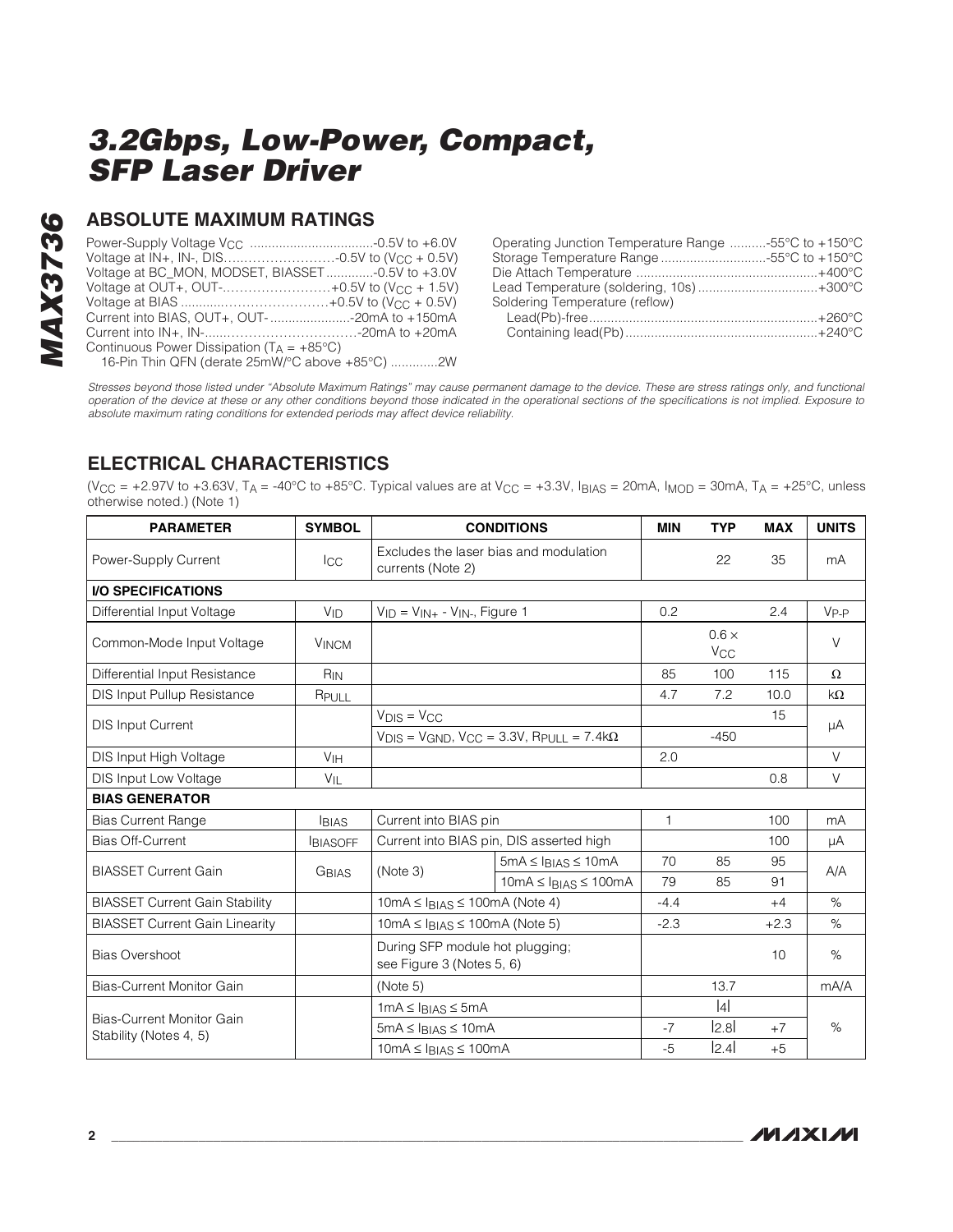### **ELECTRICAL CHARACTERISTICS (continued)**

(V<sub>CC</sub> = +2.97V to +3.63V, T<sub>A</sub> = -40°C to +85°C. Typical values are at V<sub>CC</sub> = +3.3V, I<sub>BIAS</sub> = 20mA, I<sub>MOD</sub> = 30mA, T<sub>A</sub> = +25°C, unless otherwise noted.) (Note 1)

| <b>PARAMETER</b>                                                       | <b>SYMBOL</b>  |                                                                                                         | <b>CONDITIONS</b>                                                      | <b>MIN</b> | <b>TYP</b> | <b>MAX</b>   | <b>UNITS</b> |
|------------------------------------------------------------------------|----------------|---------------------------------------------------------------------------------------------------------|------------------------------------------------------------------------|------------|------------|--------------|--------------|
|                                                                        |                | Current into OUT+, $R_1 = 15\Omega$ ,<br>$V_{\text{OUT+}}$ and $V_{\text{OUT-}} \geq 0.6V$ (DC-coupled) |                                                                        | 5          |            | 60           |              |
| <b>Modulation Current Range</b>                                        | <b>IMOD</b>    | Current into OUT+, $R_L = 15\Omega$ ,<br>$V_{\text{OUT+}}$ and $V_{\text{OUT-}} \geq 2.0V$ (AC-coupled) |                                                                        | 5          |            | 85           | $mAp-p$      |
| <b>MODULATOR</b>                                                       |                |                                                                                                         |                                                                        |            |            |              |              |
| <b>Modulation Current Gain</b>                                         | GMOD           |                                                                                                         | $5mA \leq l_{MOD} \leq 10mA$                                           | 70         | 85         | 95           |              |
| Modulation Current Gain Stability<br>Modulation Current Gain Linearity |                | (Note 3)                                                                                                | $10mA \leq I_{MOD} \leq 85mA$                                          | 79         | 85         | 91           | A/A          |
|                                                                        |                | $10mA \leq MOD \leq 85mA$ (Notes 4, 5)                                                                  |                                                                        | $-4.4$     |            | $+4$         | $\%$         |
|                                                                        |                | $10mA \leq MOD \leq 85mA$ (Note 5)                                                                      |                                                                        | $-3.3$     |            | $+3.3$       | $\%$         |
|                                                                        |                | $I_{BIASSET} = 0.15mA$ ; $I_{MODSET} = 0.7mA$                                                           |                                                                        |            | 2.3        |              |              |
| Bias Current Gain and                                                  |                | $I_{BIASSET} = I_{MODSET} = 0.15mA$<br>$I_{BIASSET} = I_{MODSET} = 0.4mA$                               |                                                                        |            | 0.1        | 1.4          | %            |
| <b>Modulation Current Gain</b>                                         |                |                                                                                                         |                                                                        |            | 0.1        | 1            |              |
| Matching (Notes 5, 7)                                                  |                | $I_{BIASSET} = I_{MODSET} = 0.6mA$                                                                      |                                                                        |            | 0.1        | 1            |              |
|                                                                        |                | $I_{BIASSET}$ = $I_{MODSET}$ = 0.9mA                                                                    |                                                                        |            | 0.1        | 1            |              |
| <b>Modulation OFF Current</b>                                          | <b>IMODOFF</b> | DIS asserted high                                                                                       |                                                                        |            |            | 100          | μA           |
| <b>Rise Time</b>                                                       | tŖ             |                                                                                                         | 20% to 80%; 10mA ≤ $l_{MOD}$ ≤ 60mA (Note 5)                           |            | 48         | 80           | ps           |
| Fall Time                                                              | tF             |                                                                                                         | 80% to 20%; 10mA $\leq$ I <sub>MOD</sub> $\leq$ 60mA (Note 5)          |            | 58         | 80           | ps           |
|                                                                        |                | $10mA \leq I_{MOD} \leq 60mA$ ; 2.67Gbps;<br>$2^{23} - 1$ PRBS                                          |                                                                        |            | 16         | 38           |              |
| Deterministic Jitter                                                   |                | $10mA \leq MOD \leq 60mA$ ; 3.2Gbps;<br>K28.5 pattern                                                   |                                                                        |            | 17         | 38           | psp-p        |
| (Notes 5, 8)                                                           |                | $10mA \leq I_{MOD} \leq 60mA$ ; 155Mbps;<br>$2^{23}$ -1 PRBS                                            |                                                                        |            | 30         |              |              |
|                                                                        |                | $T_A = +100^{\circ}C$                                                                                   | $10 \text{mA} \leq I_{\text{MOD}} \leq 60 \text{mA}$ ; 3.2Gbps; K28.5; |            | 6.3        |              | ps           |
| Random Jitter                                                          |                | $10mA \leq MOD \leq 60mA$ (Note 5)                                                                      |                                                                        |            | 0.6        | $\mathbf{1}$ | <b>PSRMS</b> |

**Note 1:** Specifications at -40°C are quaranteed by design and characterization.

**Note 2:** Maximum value is specified at  $I_{\text{MOD}} = 60$ mA and IBIAS = 100mA. BC\_MON connected to V<sub>CC</sub>.

Note 3: Modulation current gain, G<sub>MOD</sub>, is defined as G<sub>MOD</sub> = I<sub>MOD</sub> / I<sub>MODSET</sub>. Bias current gain, G<sub>BIAS</sub>, is defined as G<sub>BIAS</sub> = IBIAS / IBIASSET. The nominal gain is measured at  $V_{CC} = +3.3V$  and  $T_A = +25°C$ .

**Note 4:** Gain stability is defined as [(Gain) - (Nom\_Gain)] / (Nom\_Gain) over the listed current range, temperature, and supply variation. Nominal gain is measured at  $V_{CC} = +3.3V$ ,  $T_A = +25^{\circ}C$ . The voltage at the BC\_MON pin must not exceed 1.39V.

**Note 5:** Guaranteed by design and characterization; see Figure 2.

**Note 6:** V<sub>CC</sub> turn-on time must be less than 0.8s, DC-coupled interface.

**Note 7:** The gain matching is defined as ABS [(GMOD/GBIAS - GMODNOM/GBIASNOM)/(GMODNOM/GBIASNOM)] over the specified temperature and voltage supply range.

**Note 8:** For supply noise tolerance, noise is added to the supply (100mVp<sub>-P</sub>) up to 2MHz; see Figure 3.

### **MAXIM \_\_\_\_\_\_\_\_\_\_\_\_\_\_\_\_\_\_\_\_\_\_\_\_\_\_\_\_\_\_\_\_\_\_\_\_\_\_\_\_\_\_\_\_\_\_\_\_\_\_\_\_\_\_\_\_\_\_\_\_\_\_\_\_\_\_\_\_\_\_\_\_\_\_\_\_\_\_\_\_\_\_\_\_\_\_\_ 3**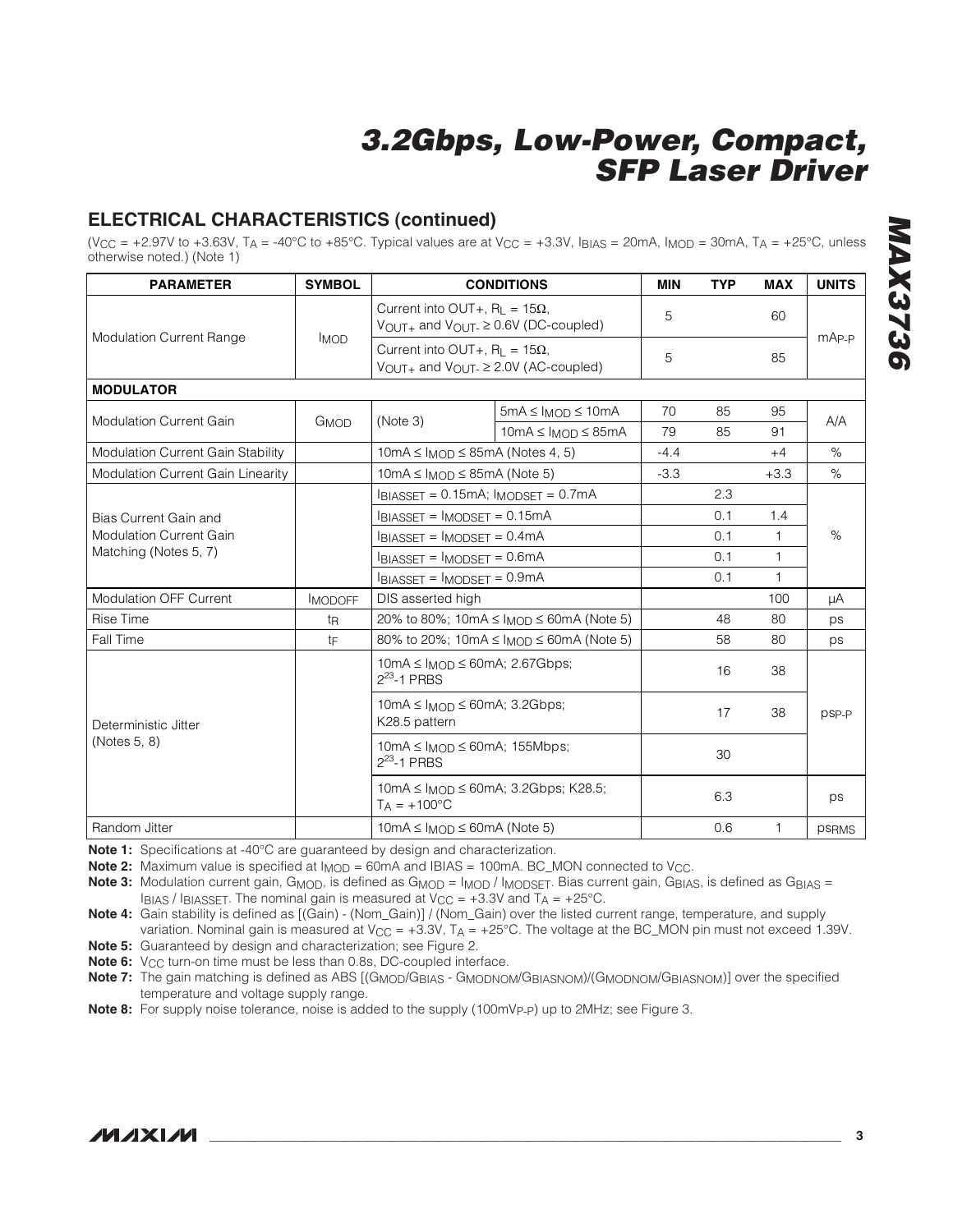**MAX3736 MAX3736**



Figure 1. Definition of Single-Ended Input Voltage Range



Figure 2. Output Termination for Characterization



Figure 3. Supply Filter

# **Typical Operating Characteristics**

(Typical values are at  $V_{CC} = 3.3V$ , IBIAS = 20mA, IMOD = 30mA,  $T_A = +25^{\circ}C$ , unless otherwise noted.)

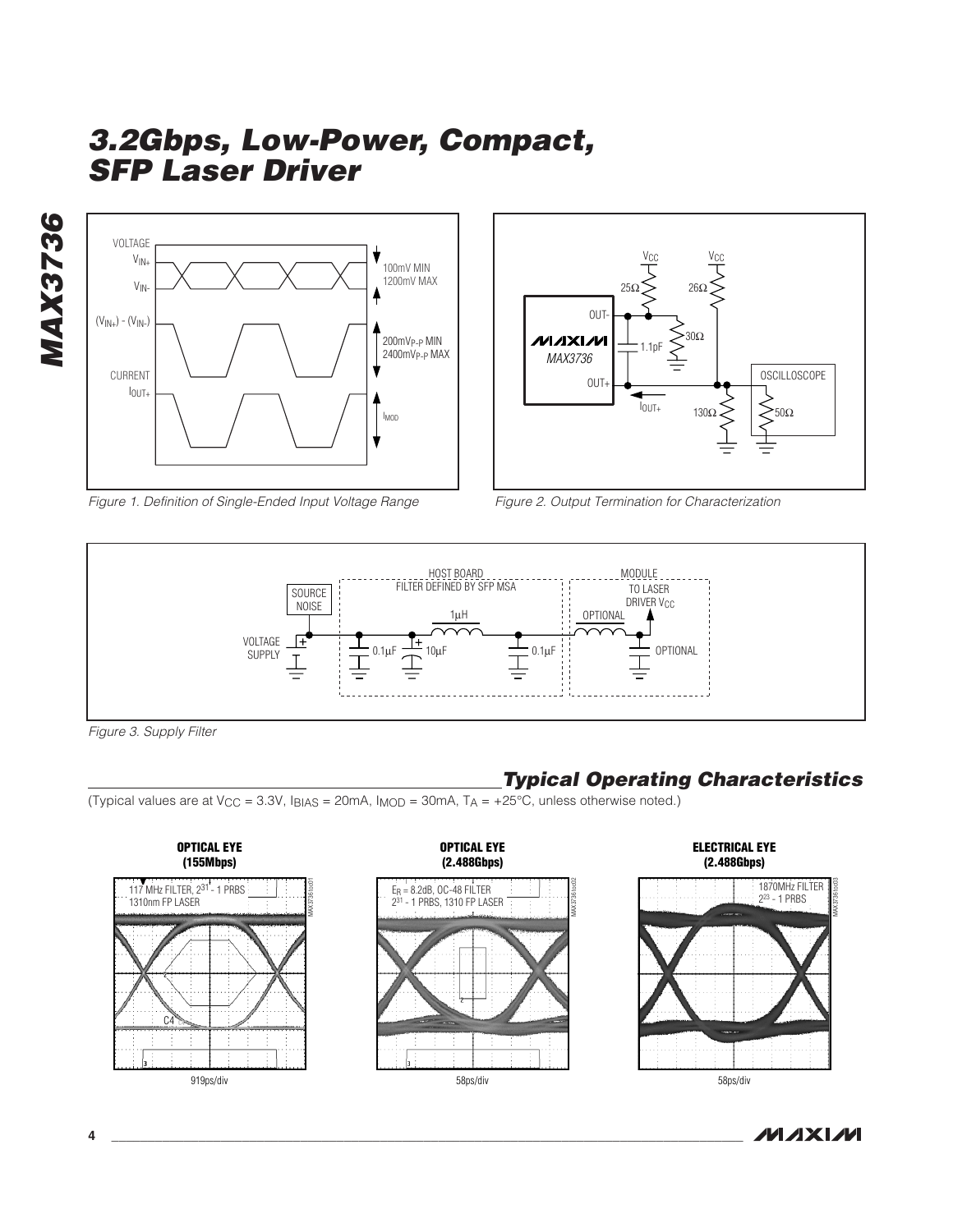### **Typical Operating Characteristics (continued)**

(Typical values are at  $V_{CC} = 3.3V$ ,  $I_{BIAS} = 20mA$ ,  $I_{MOD} = 30mA$ ,  $T_A = +25°C$ , unless otherwise noted.)







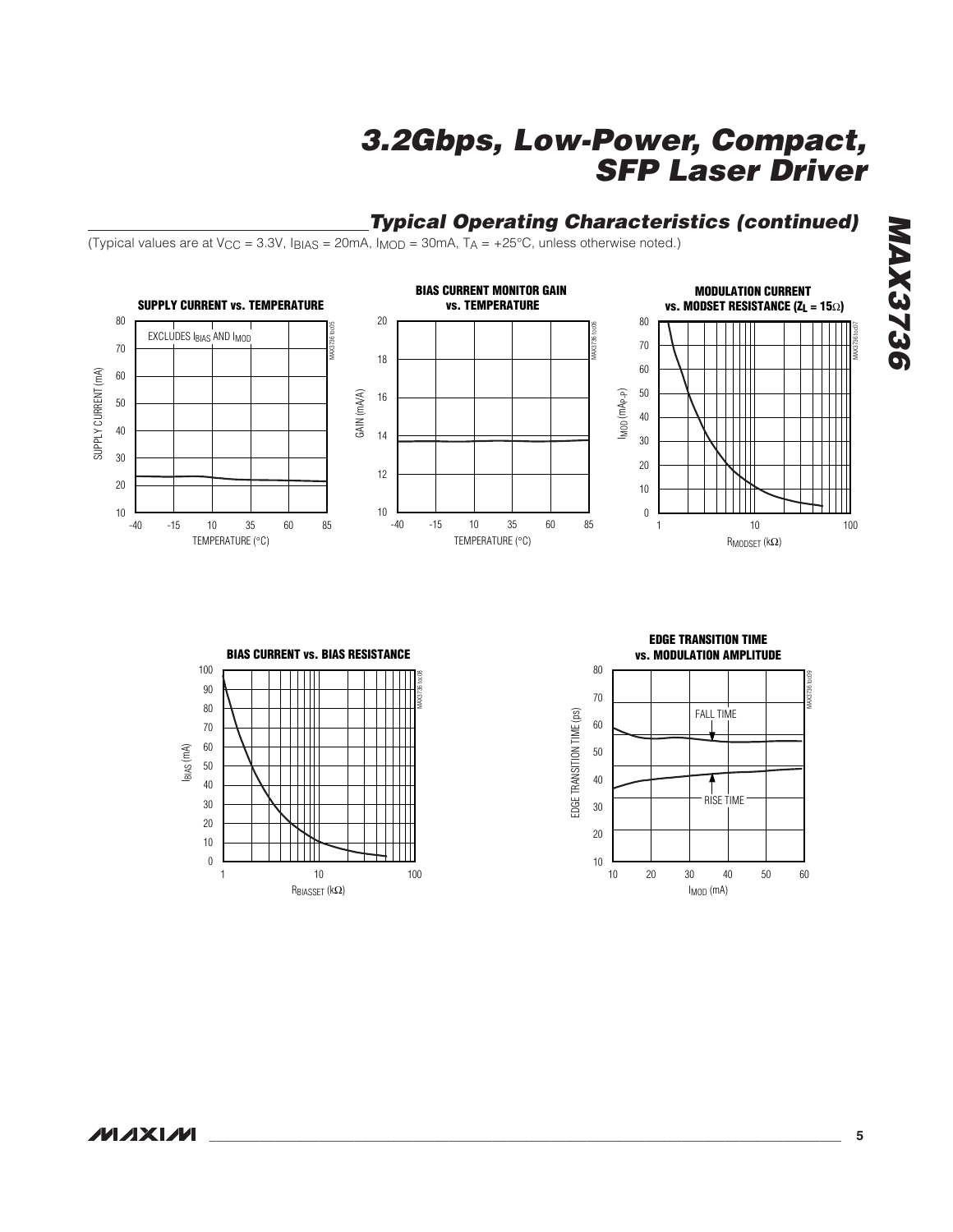## **Typical Operating Characteristics (continued)**

(Typical values are at  $V_{CC} = 3.3V$ ,  $I_{BIAS} = 20mA$ ,  $I_{MOD} = 30mA$ ,  $T_A = +25°C$ , unless otherwise noted.)





## **Pin Description**

| <b>PIN</b>         | <b>NAME</b>           | <b>FUNCTION</b>                                                                                                                                                                            |
|--------------------|-----------------------|--------------------------------------------------------------------------------------------------------------------------------------------------------------------------------------------|
| 1, 4, 9,<br>12, 15 | <b>V<sub>CC</sub></b> | +3.3V Supply Voltage. All pins must be connected to V <sub>CC</sub> .                                                                                                                      |
| 2                  | $IN +$                | Noninverted Data Input                                                                                                                                                                     |
| 3                  | IN-                   | Inverted Data Input                                                                                                                                                                        |
| 5                  | <b>BIASSET</b>        | A current DAC, a voltage DAC, or a resistor, connected from this pin to ground, sets the desired bias<br>current for the laser (see the Programming the Laser Bias Current section).       |
| 6                  | <b>MODSET</b>         | A current DAC, a voltage DAC, or a resistor, connected from this pin to ground, sets the desired bias<br>current for the laser (see the Programming the Laser Modulation Current section). |
| 7                  | BC MON                | Bias Current Monitor Output. Current out of this pin develops a ground-referenced voltage across an<br>external resistor that is proportional to the bias current.                         |
| 8                  | <b>BIAS</b>           | Laser Bias Current Output                                                                                                                                                                  |
| 10                 | $OUT+$                | Noninverted Modulation Current Output. I <sub>MOD</sub> flows into this pin when input data is high.                                                                                       |
| 11                 | OUT-                  | Inverted Modulation Current Output. I <sub>MOD</sub> flows into this pin when input data is low.                                                                                           |
| 13, 14             | <b>GND</b>            | Ground                                                                                                                                                                                     |
| 16                 | <b>DIS</b>            | Transmitter Disable, TTL. Laser output is disabled when DIS is asserted high or left<br>unconnected. The laser output is enabled when this pin is asserted low.                            |
|                    | EP                    | Exposed Pad. Must be soldered to the circuit board ground for proper thermal and electrical<br>performance (see the <i>Exposed-Pad Package</i> section).                                   |

**MAX3736**

**MAX3736**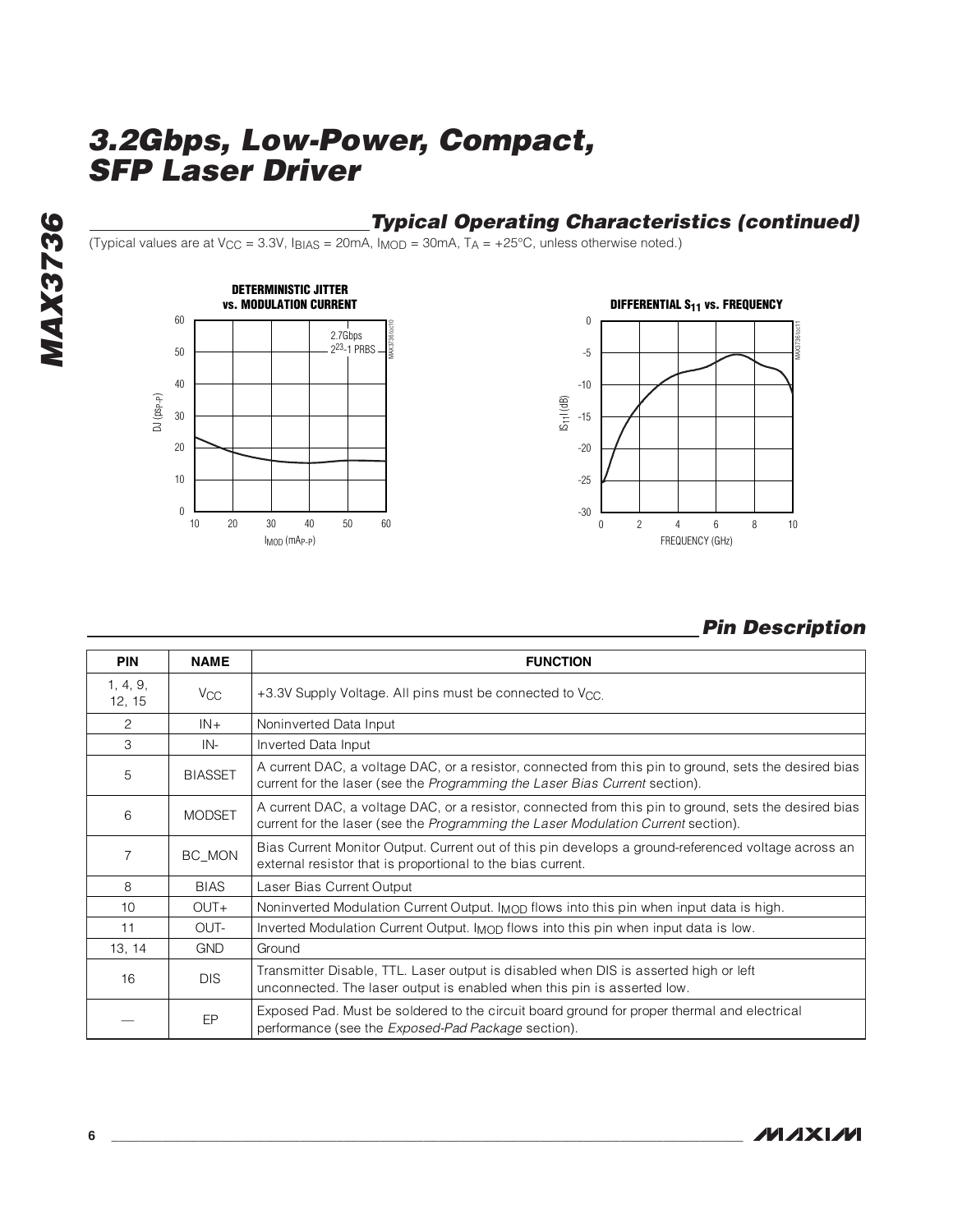

Figure 4. Functional Diagram

### **Detailed Description**

The MAX3736 laser driver consists of three operational blocks: a bias current generator, a modulation current generator, and a high-speed modulation path. The laser-biasing block includes a monitor output for biassensing purposes. Both the bias and modulation generating blocks are enabled and disabled by the DIS pin. The high-speed modulation path provides a  $100\Omega$ differential input resistance.

### **Bias Current Generator**

To maintain constant average optical power, the MAX3736 is designed to interface to a laser controller IC. The laser controller IC controls the MAX3736, and maintains a constant laser power using an automatic power-control (APC) circuit. A back-facet photodiode, mounted in the laser package, is used to convert the optical power into a photocurrent. The laser controller IC adjusts the laser bias current so the monitor photodiode's current matches the level programmed by the user. It does this by adjusting the current sourced by the MAX3736's BIASSET pin. The MAX3736 reacts by increasing or decreasing the laser current at BIAS.

(BC\_MON). This monitor is realized by mirroring a fraction of the bias current and developing a voltage across an external resistor connected to ground. For example, connecting a 100 $\Omega$  resistor to ground gives the following relationship:

The MAX3736 features a bias current monitor

VBC MON = (IBIAS / 73) x 100Ω. For compliance, the voltage on BC\_MON must be kept below 1.39V.

#### **Modulation Current Generator**

**Bias Current Monitor**

**MAX3736**

MAX3736

The laser's modulation amplitude can be controlled by placing a resistor from MODSET to ground. To set the modulation amplitude, see the I<sub>MOD</sub> vs. R<sub>MODSET</sub> graph in the Typical Operating Characteristics. A more advanced control scheme employs the use of a laser controller IC to control modulation current to stabilize the extinction ratio. For more information on controlling the extinction ratio, refer to Application Note 1092: HFAN-02.3.1: Maintaining Average Power and Extinction Ratio, Part 1, Slope Efficiency and Threshold Current.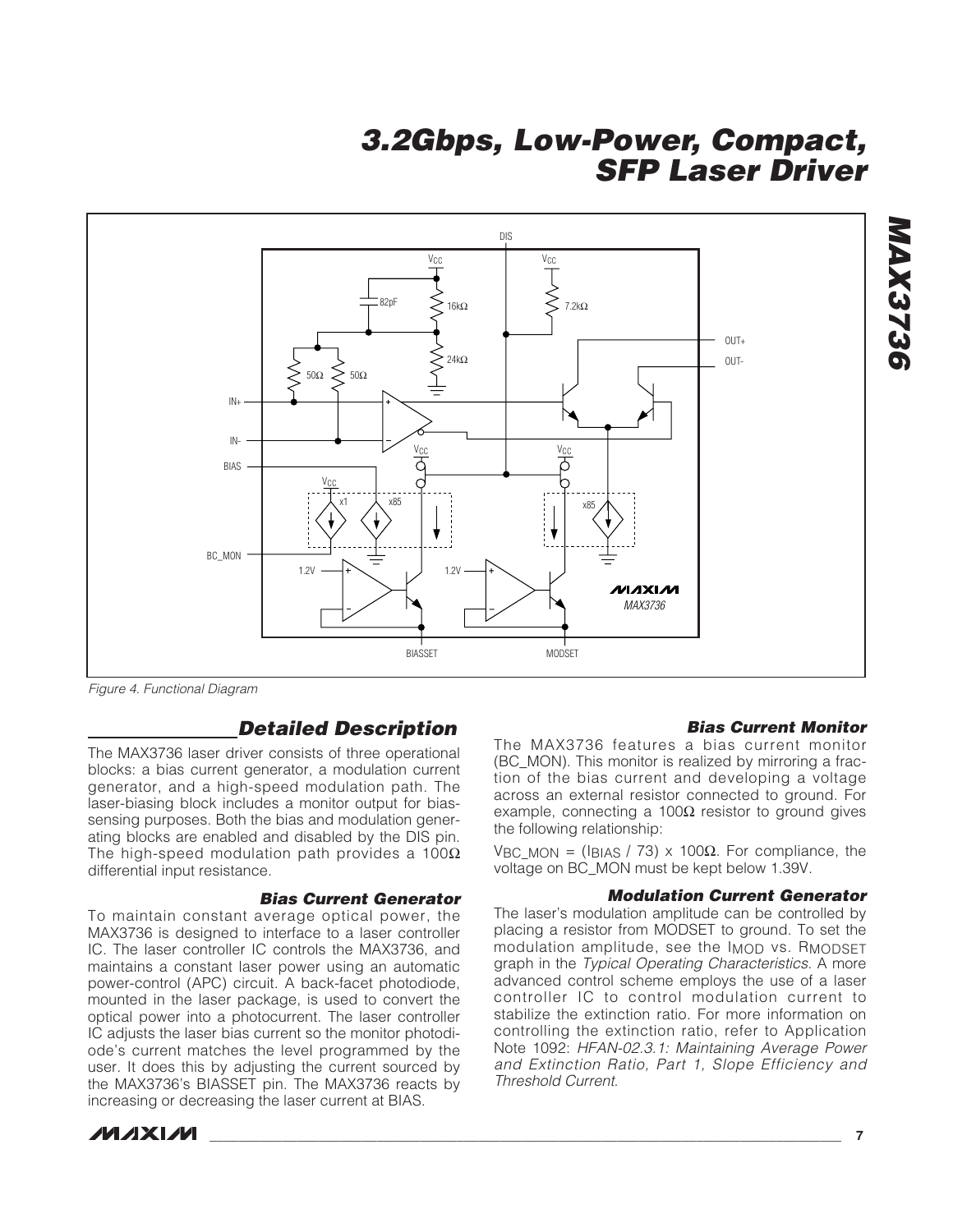# **MAX3736 MAX3736**

### **High-Speed Modulation Driver**

The output stage is composed of a high-speed differential pair and a programmable modulation current source. The MAX3736 is optimized for driving a  $15\Omega$ load; the minimum instantaneous voltage required at OUT+ is 0.6V. Modulation current swings up to 60mA are possible.

To interface with the laser diode, a damping resistor (RD) is required for impedance matching. The combined resistance of the series damping resistor and the equivalent series resistance of the laser diode should equal 15Ω. To reduce optical output aberrations and dutycycle distortion caused by laser diode parasitic inductance, an RC shunt network might be necessary. Refer to Application Note 274: HFAN-02.0: Interfacing Maxim Laser Drivers with Laser Diodes for more information.

At high data rates, e.g., 2.5Gbps, any capacitive load at the cathode of a laser diode degrades optical output performance. Because the BIAS output is directly connected to the laser cathode, minimize the parasitic capacitance associated with the pin by using an inductor to isolate the BIAS pin parasitics from the laser cathode.

In the absence of input data, the modulation current switches to OUT-, squelching the transceiver output.

#### **Disable**

The DIS pin disables the modulation and bias current. The typical enable time is 2ps for bias current and 1ps for modulation current. The typical disable time is 200ns for bias current and 250µs for modulation current. The DIS pin has a 7.4kΩ internal pullup resistor.

### **Design Procedure**

### **Programming the Modulation Current**

There are three methods for setting the modulation current on the MAX3736 laser driver. The current can be set by using a current DAC, a voltage DAC in series with a resistor, or by using a resistor connected to GND.

To program the laser modulation current using a current DAC, attach the DAC to the MODSET pin and set the current using the following equation:

 $I_{MOD} = I_{MODSET} \times 85$ 

To program the laser modulation current using a voltage DAC, attach the DAC to the MODSET pin through a series resistor, RSERIES, and set the current using the following equation:

$$
I_{\text{MOD}} = \frac{1.2V - V_{\text{DAC}}}{R_{\text{SERIES}}} \times 85
$$

To program the laser modulation current using a resistor, place the resistor from MODSET to ground. IMOD current can be calculated by the following equation:

$$
I_{\text{MOD}} = \frac{1.2V}{R_{\text{MODSET}}} \times 85
$$

#### **Programming the Bias Current**

There are three methods for setting the bias current on the MAX3736 laser driver. The current can be set by using a current DAC, a voltage DAC in series with a resistor, or by using a resistor connected to GND.

To program the laser bias current using a current DAC, attach the DAC to the BIASSET pin and set the current using the following equation:

$$
I_{\text{BIAS}} = I_{\text{BIASET}} \times 85
$$

To program the laser bias current using a voltage DAC, attach the DAC to the BIASSET pin through a series resistor, RSERIES, and set the current using the following equation:

$$
I_{\text{BIAS}} = \frac{1.2V - V_{\text{DAC}}}{R_{\text{SERIES}}} \times 85
$$

To program the laser bias current using a resistor, place the resistor from BIASSET to ground. IBIAS current can be calculated by the following equation:

$$
I_{\text{BIAS}} = \frac{1.2 \text{V}}{R_{\text{BIASET}}} \times 85
$$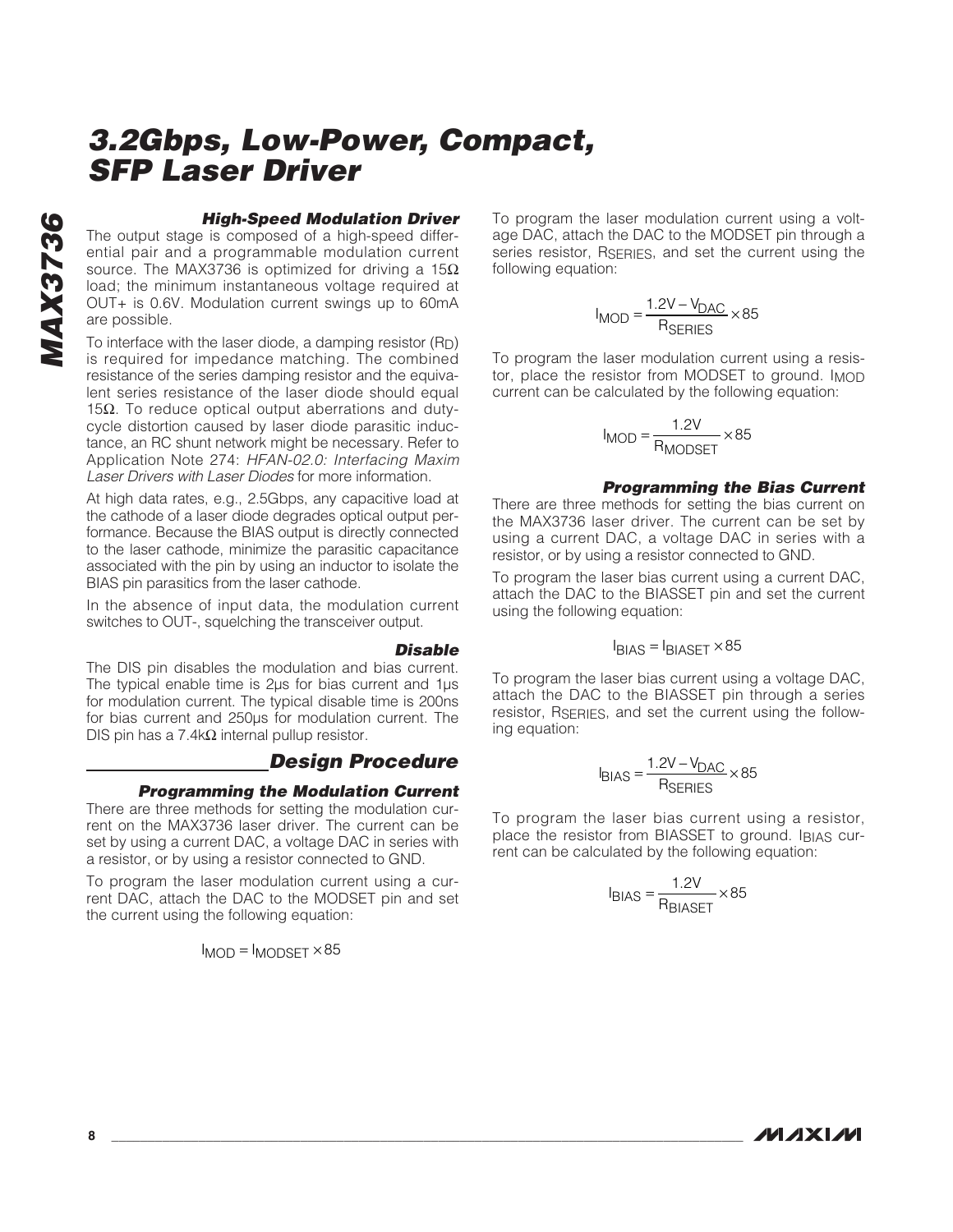

Figure 5. Simplified Input Circuit Schematic

#### **Input Termination Requirements**

The MAX3736 data inputs are SFP MSA compliant. Onchip 100Ω, differential input impedance is provided for optimal termination (Figure 5). Because of the on-chip biasing network, the MAX3736 inputs self-bias to the proper operating point to accommodate AC-coupling.

### **Applications Information**

### **Data Input Logic Levels**

The MAX3736 is directly compatible with +3.3V reference CML. Either DC or AC-coupling can be used for CML referenced to +3.3V. For all other logic types, AC-coupling should be used. DC coupling to CML is fine, but it negates the squelching function on the modulation path.

#### **Modulation Currents Exceeding 60mA**

For applications requiring a modulation current greater than 60mA, headroom is insufficient for proper operation of the laser driver if the laser is DC-coupled. To avoid this problem, the MAX3736 modulation output can be AC-coupled to the cathode of a laser diode. An external pullup inductor is necessary to DC-bias the modulation output at V<sub>CC</sub>. Such a configuration isolates laser forward voltage from the output circuitry and allows the output at OUT+ to swing above and below the supply



Figure 6. Simplified Output Circuit Schematic

voltage (V<sub>CC</sub>). When AC-coupled, the MAX3736 modulation current can be programmed from 5mA to 85mA. Refer to Maxim Application Note HFAN 02.0: Interfacing Maxim's Laser Drivers to Laser Diodes for more information on AC-coupling laser drivers to laser diodes.

#### **Interface Models**

Figures 5 and 6 show simplified input and output circuits for the MAX3736 laser driver.

#### **Layout Considerations**

To minimize loss and crosstalk, keep the connections between the MAX3736 output and the laser as short as possible. Use good high-frequency layout techniques and multilayer boards with an uninterrupted ground plane to minimize EMI and crosstalk.

#### **Exposed-Pad Package**

The exposed pad on the 16-pin QFN provides a very low thermal resistance path for heat removal from the IC. The pad is also electrical ground on the MAX3736 and must be soldered to the circuit board ground for proper thermal and electrical performance. Refer to Application Note 862: HFAN-08.1: Thermal Considerations of QFN and Other Exposed-Paddle Packages for additional information.

# **MAX3736** MAX3736

**MAXIM**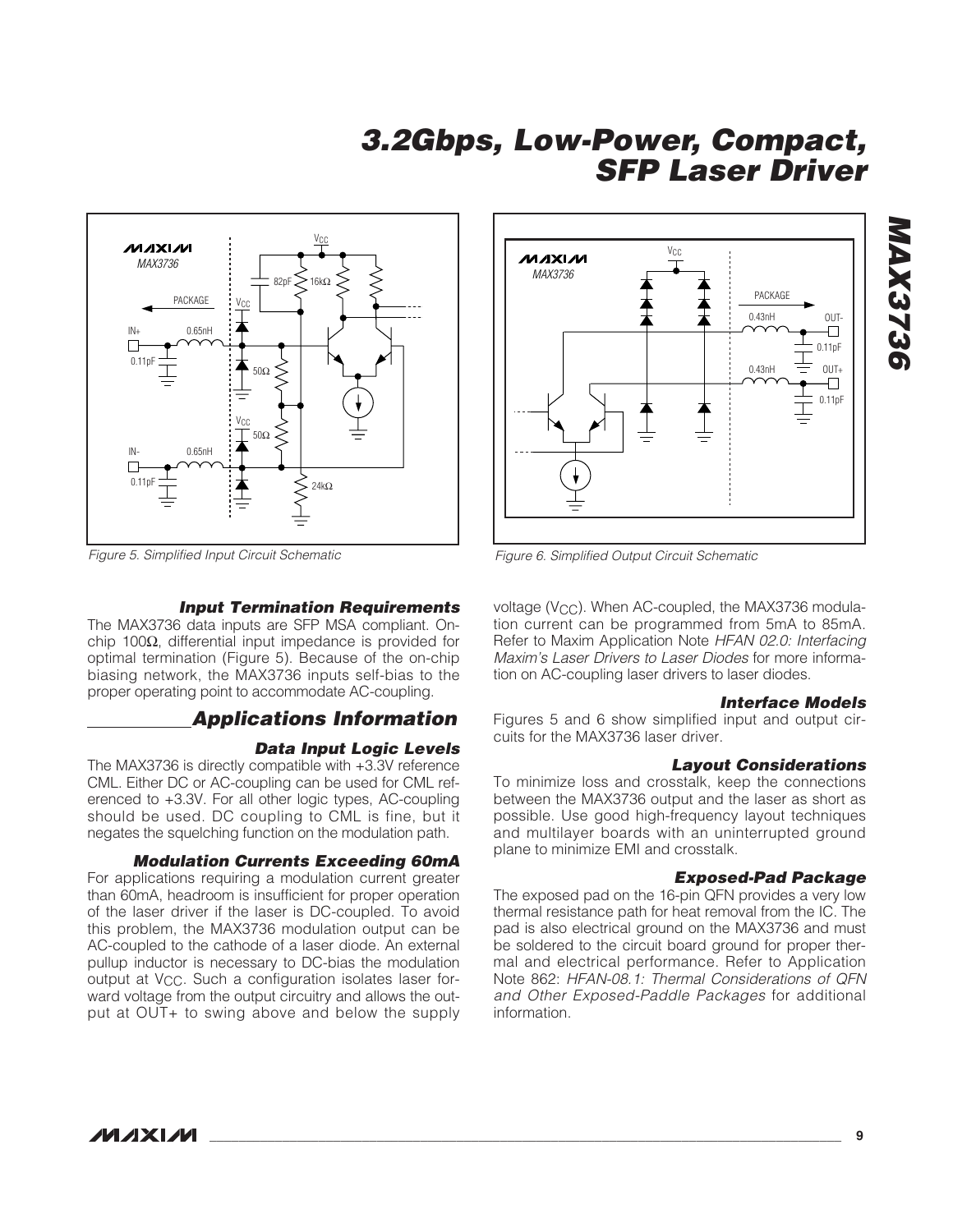**MAX3736 MAX3736**

#### **Laser Safety and IEC 825**

Using the MAX3736 laser driver alone does not ensure that a transmitter design is compliant with IEC 825. The entire transmitter circuit and component selections must be considered. Customers must determine the level of fault tolerance required by their application. Please recognize that Maxim products are not designed or authorized for use as components in systems intended for surgical implant into the body, for applications intended to support or sustain life, or for any other application where the failure of a Maxim product could create a situation where personal injury or death may occur.



## **Pin Configuration**

**Chip Information**

PROCESS: SiGe BiPOLAR

### **Package Information**

For the latest package outline information and land patterns, go to **www.maxim-ic.com/packages**. Note that a "+", "#", or "-" in the package code indicates RoHS status only. Package drawings may show a different suffix character, but the drawing pertains to the package regardless of RoHS status.

| <b>PACKAGE</b> | <b>PACKAGE</b> | <b>OUTLINE</b> | <b>LAND</b>   |
|----------------|----------------|----------------|---------------|
| <b>TYPE</b>    | <b>CODE</b>    | NO.            | I PATTERN NO. |
| 16 TOFN-EP     | T1633-2        | 21-0136        | 90-0030       |